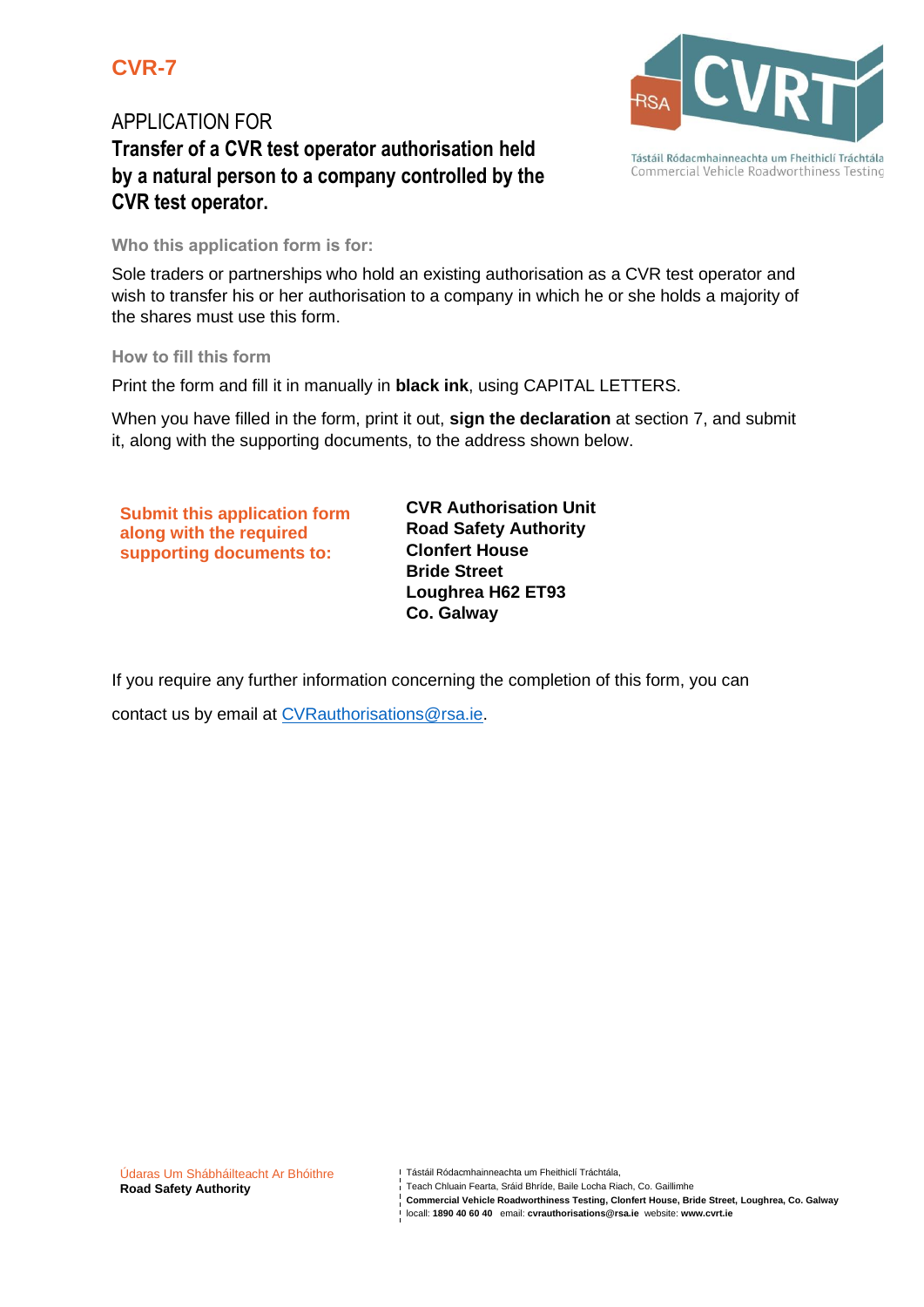### **Checklist**

Applications will be accepted only if they are fully completed with all necessary documentation enclosed. Incomplete application forms will be returned to the applicant. Please tick the checklist below to confirm that all necessary documentation is enclosed.

For clarity the transferor referred to in this document is the natural person/sole trader/partnership and the transferee is the proposed limited liability company.

| <b>Tick</b> | <b>Required Documentation</b>                                                            |
|-------------|------------------------------------------------------------------------------------------|
|             | Proof of the proposed limited liability company's current tax compliance (see Section    |
|             | 5.2 of this form for further information).                                               |
|             | Documentation demonstrating that the proposed limited liability company has sufficient   |
|             | financial resources to provide CVR testing in respect of the authorisation being sought  |
|             | to be transferred or has access to such resources (see Section 5.1 of this form for      |
|             | further information).                                                                    |
|             | A letter from the proposed limited liability company's insurance company (not its        |
|             | broker) detailing the insurance cover provided (see Section 5.3 of this form for further |
|             | information).                                                                            |
|             | If applicable, a completed and signed Conviction Notification Form. See Appendix A.      |
|             | Proof that you, i.e. the transferor, owns a majority of shares in the proposed limited   |
|             | liability company, i.e. the transferee (see Section 4.1 of this form for further         |
|             | information).                                                                            |

The Road Safety Authority reserves the right to seek additional information from you regarding your application.

Tástáil Ródacmhainneachta um Fheithiclí Tráchtála,

Teach Chluain Fearta, Sráid Bhríde, Baile Locha Riach, Co. Gaillimhe

**Commercial Vehicle Roadworthiness Testing, Clonfert House, Bride Street, Loughrea, Co. Galway**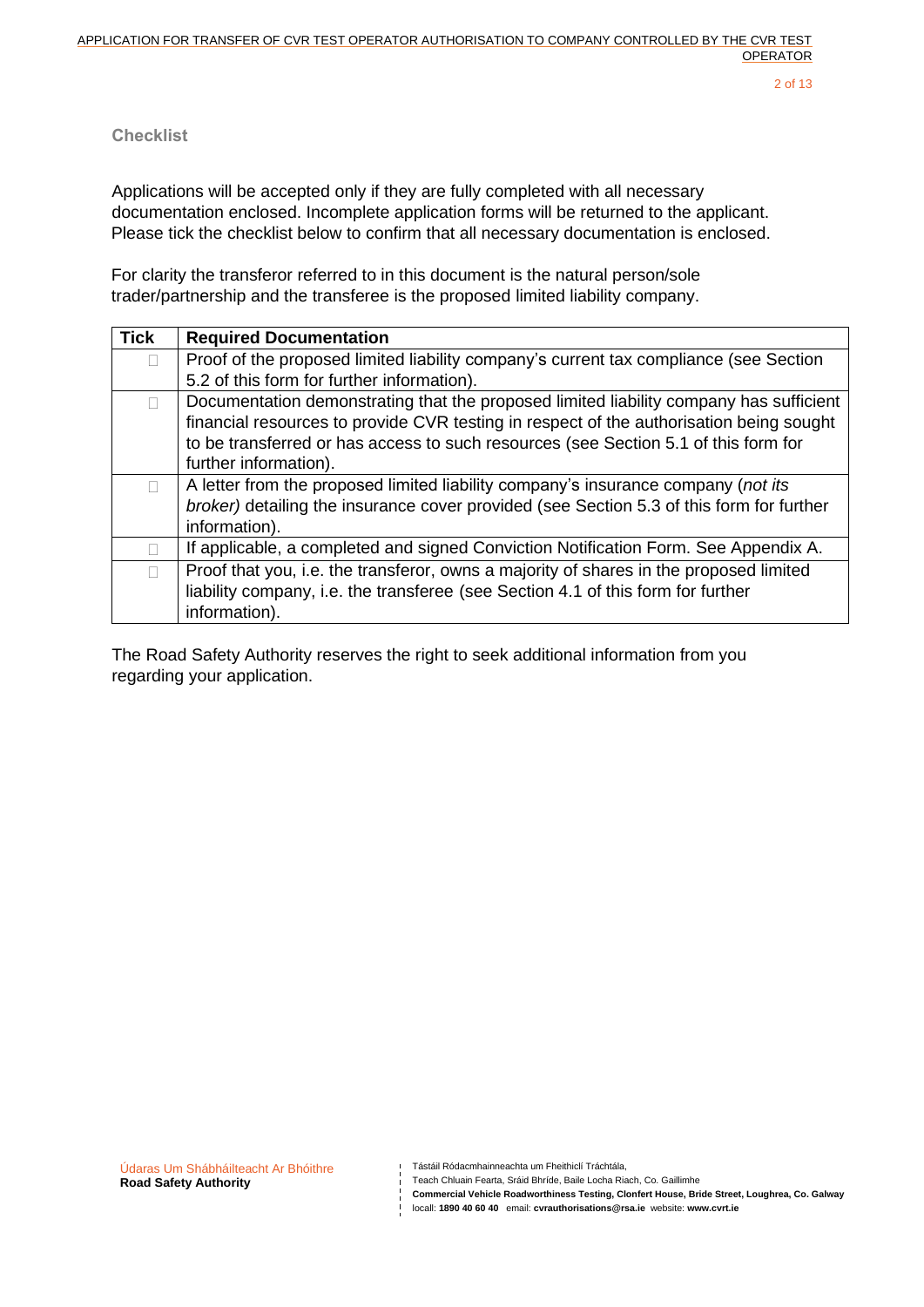### **Data protection**

Please note that all of the information requested on this form is necessary for the purposes of processing your application. If you fail to answer any of the questions set out in the application form, it will not be possible to process your application for the transferral of your existing authorisation to the proposed limited liability company.

The details set out in your application form will be processed by the RSA and/or its service providers solely for the purposes of processing your application and, where you are successful, managing your authorisation as a CVR test operator or as otherwise permitted by law including, but not limited to, any use or disclosure of data permitted under the Road Safety Authority (Commercial Vehicle Roadworthiness) Act 2012.

The RSA will process your details in accordance with its obligations under the General Data Protection Regulation ("GDPR") and the Data Protection Act 2018 (the "DPA"). This includes taking all reasonable steps, including appropriate technical and organisational security measures, to protect personal data. Further details on the RSA privacy policy can be found on<https://rsa.ie/Utility/Privacy/>

The RSA may disclose personal data to its agents, contractors and service providers to the extent reasonably required for the purposes described above.

You have the following rights, in certain circumstances and subject to certain restrictions, in relation to your personal data:

- The right to access your personal data
- **•** The right to request the rectification and/or erasure of your personal data
- **·** The right to restrict the use of your personal data
- The right to object to the processing of your personal data

If you wish to exercise any of the rights set out above, please contact us at dataprotection@rsa.ie.

Údaras Um Shábháilteacht Ar Bhóithre **Road Safety Authority**

Tástáil Ródacmhainneachta um Fheithiclí Tráchtála,

Teach Chluain Fearta, Sráid Bhríde, Baile Locha Riach, Co. Gaillimhe

**Commercial Vehicle Roadworthiness Testing, Clonfert House, Bride Street, Loughrea, Co. Galway**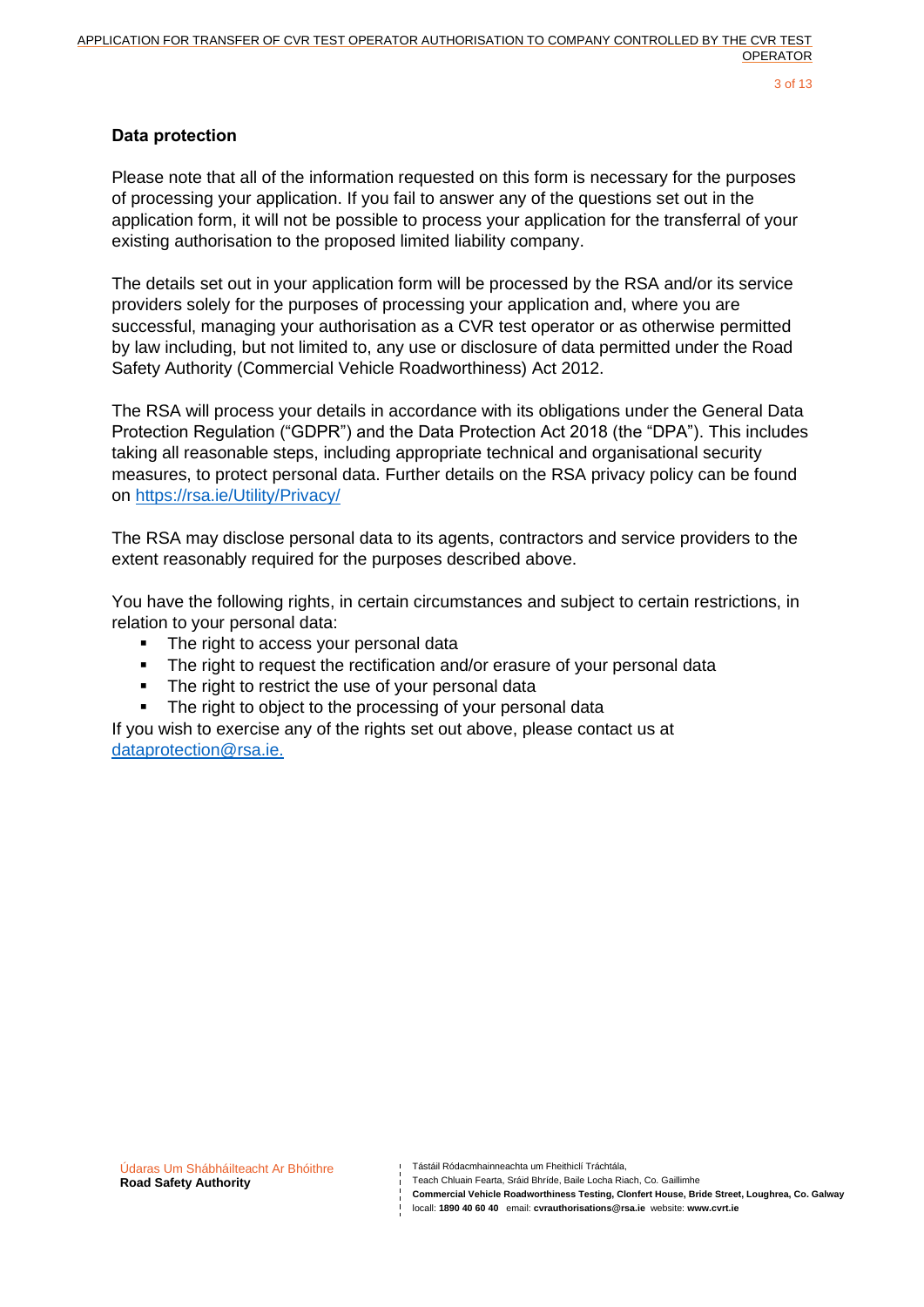4 of 13

## **1. Current authorised operator (transferor) details: individual/sole trader/partnership**

|                                                                                                  | <b>First name</b> | Surname |
|--------------------------------------------------------------------------------------------------|-------------------|---------|
| <b>Sole Trader</b>                                                                               |                   |         |
| Partnership/Unincorporated<br>Association<br>(List first and last names for all<br>partners)     |                   |         |
| Partnership/Unincorporated<br><b>Association (Specify the</b><br>number of association officers) |                   |         |
| <b>CVR test operator</b><br><b>Authorisation Number</b>                                          |                   |         |
| <b>Trading name</b>                                                                              |                   |         |
| <b>Testing Centre Address</b>                                                                    |                   |         |

# **2. Proposed Limited Liability Company (transferee) details:**

### **General details**

| Company name                              |  |
|-------------------------------------------|--|
| Trading name (if<br>different from above) |  |
| Registered address                        |  |
| <b>Business address</b>                   |  |
| Company registration<br>number            |  |
| Phone number                              |  |
| Email address                             |  |

### **Contact person in relation to this application**

| First name    |                        |  |
|---------------|------------------------|--|
| Surname       |                        |  |
| Position      |                        |  |
| Phone number  | Mobile phone<br>number |  |
| Email address |                        |  |

Údaras Um Shábháilteacht Ar Bhóithre **Road Safety Authority**

I Tástáil Ródacmhainneachta um Fheithiclí Tráchtála,<br>I Teach Chluain Fearta, Carrian i Theithiclí Tráchtála, Teach Chluain Fearta, Sráid Bhríde, Baile Locha Riach, Co. Gaillimhe

**Commercial Vehicle Roadworthiness Testing, Clonfert House, Bride Street, Loughrea, Co. Galway**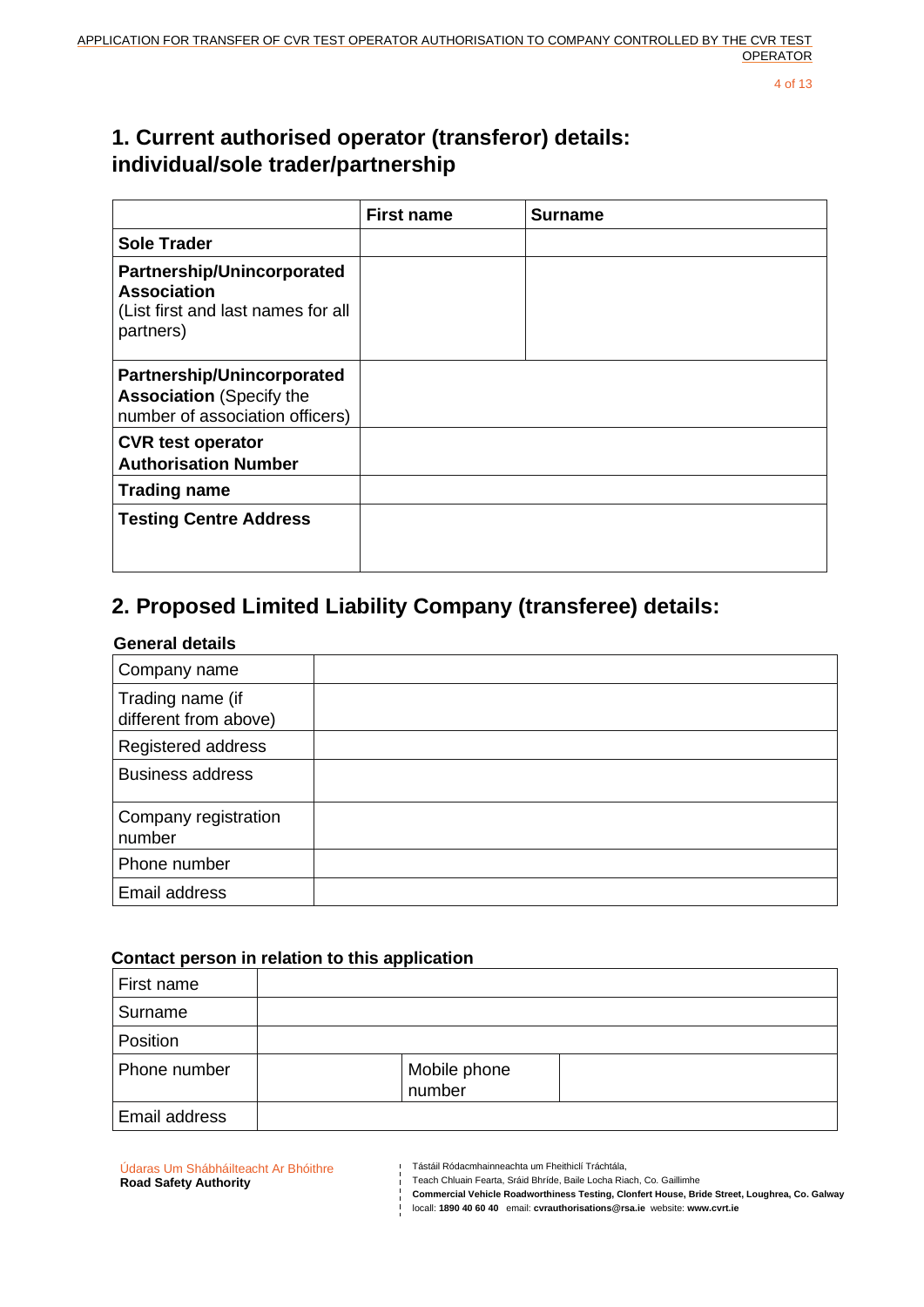5 of 13

### **Nature of business activity**

Please indicate the nature of your business activity — tick all the boxes that apply.

| Repair garage                        |  | Dealership                         |  | Testing centre |
|--------------------------------------|--|------------------------------------|--|----------------|
| Licensed road<br>haulage<br>operator |  | Own account<br>haulage<br>operator |  | Bus operator   |
| Other                                |  | If Other, please specify:          |  |                |

### **Number of company officers**

Specify the number of company officers (directors) and company secretary)

### **Details of company directors and the company secretary**

Please provide details of **all** directors and **the company secretary**.

| First name    |                     |  |
|---------------|---------------------|--|
| Surname       |                     |  |
| Position      |                     |  |
| Address       |                     |  |
| Email address | <b>PPS Number</b>   |  |
| Phone number  | Mobile phone number |  |

| First name    |                     |  |
|---------------|---------------------|--|
| Surname       |                     |  |
| Position      |                     |  |
| Address       |                     |  |
| Email address | <b>PPS Number</b>   |  |
| Phone number  | Mobile phone number |  |

| First name    |                     |  |
|---------------|---------------------|--|
| Surname       |                     |  |
| Position      |                     |  |
| Address       |                     |  |
| Email address | PPS Number          |  |
| Phone number  | Mobile phone number |  |

### Provide additional copies of this page if necessary Additional page no \_

Tástáil Ródacmhainneachta um Fheithiclí Tráchtála,

Údaras Um Shábháilteacht Ar Bhóithre **Road Safety Authority**

Teach Chluain Fearta, Sráid Bhríde, Baile Locha Riach, Co. Gaillimhe

**Commercial Vehicle Roadworthiness Testing, Clonfert House, Bride Street, Loughrea, Co. Galway**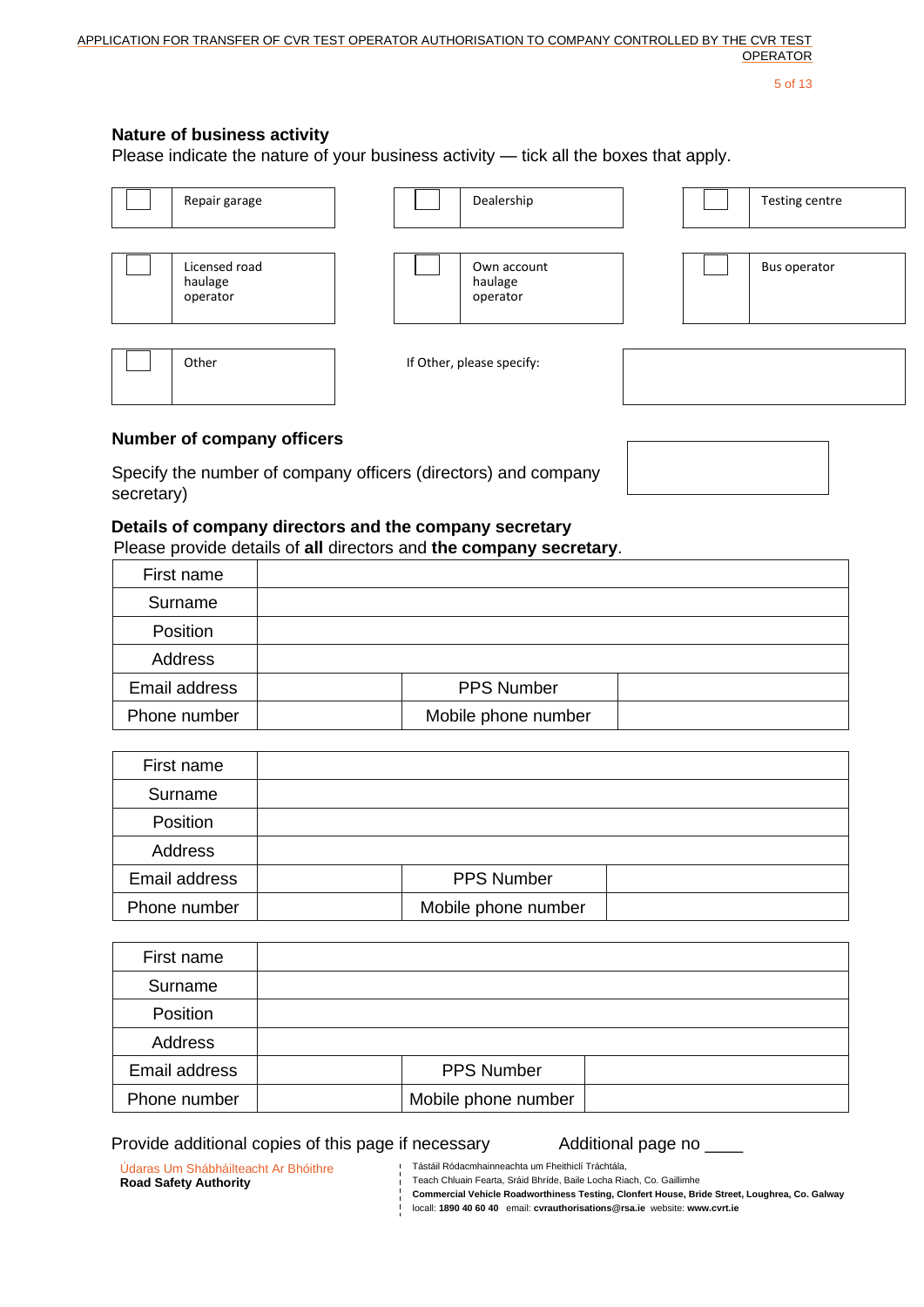6 of 13

# **3. Date of application**

Enter the date of application

## **4. Effective date of transfer requested, i.e. the date on which you would like the transfer to come into effect.**

Enter requested date of transfer

## **4.1 Evidence that transferor(s) holds a majority of shares in the transferee company.**

### **Provide evidence that the transferor holds a majority of shares in the transferee company.**

Please provide a certified copy of transferee company's Register of Members showing the transferor(s) as majority shareholder(s) in the company together with a statement confirming the validity of the Register and that the Register is up to date.

## **5. Financial resources, tax clearance and insurance requirements**

### **5.1 Financial resources**

Applicants are required to demonstrate that the proposed limited liability company (transferee) has, or has the capacity to obtain, the necessary financial resources to provide CVR testing in respect of the authorisation being sought to be transferred.

Applicants are required to submit financial statements of the proposed limited liability company (transferee) as set out below. If the proposed limited liability company (transferee) is a subsidiary of a group, the information is required for both the subsidiary and the parent company.

- (a) **If audited accounts are available:** a copy of audited annual accounts in the name of the transferee that cover the last two years of trading or, if the transferee has been trading for less than two years, for the period of trading that is available.
- (b) **If audited accounts are not available:** a copy of unaudited annual accounts that cover the past two years of trading or, if the transferee has been trading for less than two years, for the period of trading that is available. If submitting unaudited accounts, the following must also be submitted:
	- (i) An accountant's letter stating that, to the best of their knowledge and based on the information provided to them, the accounts are a fair representation of the financial position of the transferee; and
	- (ii) A letter from the transferee's bank confirming that the transferee has the necessary financial resources.

Tástáil Ródacmhainneachta um Fheithiclí Tráchtála,

Teach Chluain Fearta, Sráid Bhríde, Baile Locha Riach, Co. Gaillimhe

**Commercial Vehicle Roadworthiness Testing, Clonfert House, Bride Street, Loughrea, Co. Galway**

locall: **1890 40 60 40** email: **cvrauthorisations@rsa.ie** website: **www.cvrt.ie**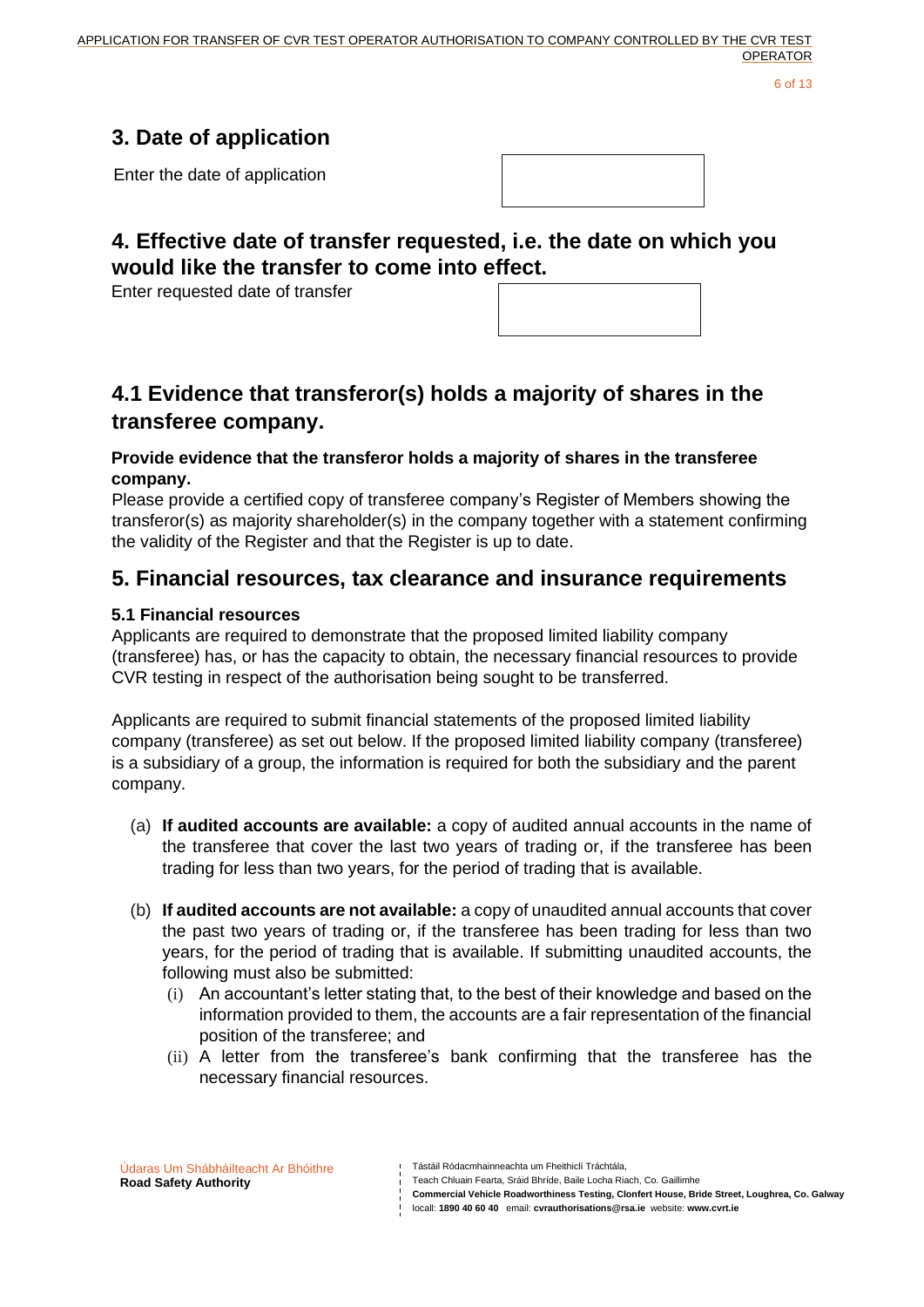**In either case** (a) or (b), the following must also be submitted:

A cash flow projection showing the timing and level of investment required for the testing business. This must be accompanied by an accountant's letter stating that, to the best of their knowledge and based on the information provided to them, in their opinion, the transferee has the resources in place to provide testing under the authorisation being sought to be transferred.

### **5.2 Tax clearance**

It must be demonstrated that the proposed limited liability company (transferee) is tax compliant at the time of this application. This requirement can be fulfilled by providing the Tax Reference Number and the Tax Clearance Access Number for the transferee company, which can be printed from the Revenue Online Service (ROS) (Tax Clearance Application Result section).

### **5.3 Insurance cover**

A letter from the transferee's insurance company (not its broker) is required to be submitted with this application specifying the level of insurance cover held by the transferee for public liability and professional liability. This cover should meet the requirements set out in the RSA's *Premises and Equipment Guidelines for CVR Test Operators*, which is available on the RSA website at https://www.cvrt.ie/en/About-CVRT/Pages/Become-a-CVR-testcentre.aspx The RSA will be seeking confirmation that the transferee complies with the minimum levels of insurance cover.

The Road Safety Authority reserves the right to seek additional information from either you or the transferee regarding the transferee's financial resources and insurance cover.

Tástáil Ródacmhainneachta um Fheithiclí Tráchtála,

Teach Chluain Fearta, Sráid Bhríde, Baile Locha Riach, Co. Gaillimhe

**Commercial Vehicle Roadworthiness Testing, Clonfert House, Bride Street, Loughrea, Co. Galway**

locall: **1890 40 60 40** email: **cvrauthorisations@rsa.ie** website: **www.cvrt.ie**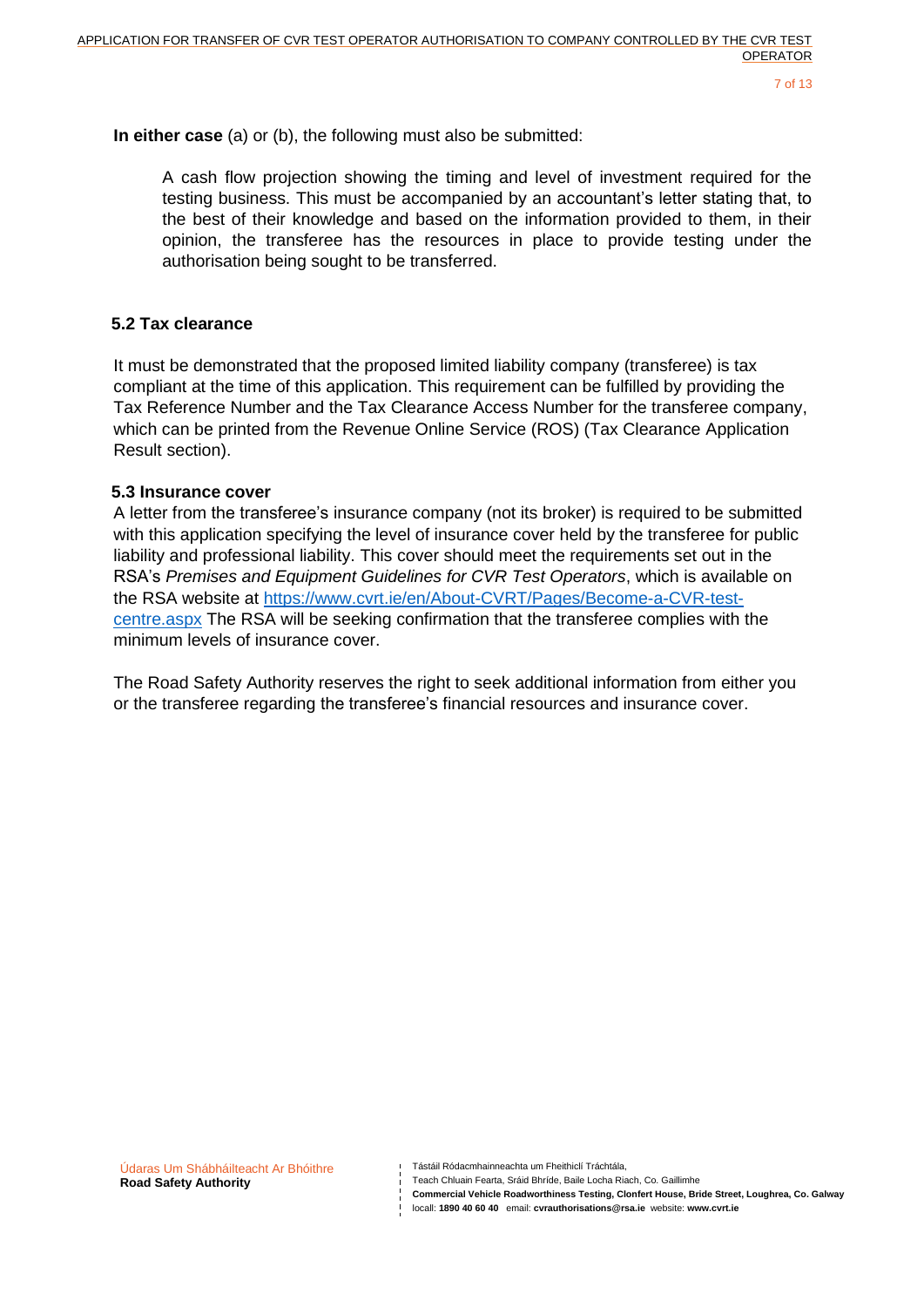## **6. Fit and proper person requirement**

The Road Safety Authority **must** be satisfied that the transferee is a 'fit and proper person' to hold an authorisation as a CVR test operator. If the Road Safety Authority determines that the transferee is not a 'fit and proper person' to hold such authorisation, it may consequently refuse the application for the transferal of the authorisation from the transferor to the transferee.

### **6.1 Notification of specified offences**

In applying for transfer of authorisation from a CVR test operator who is a natural person to a company, the applicant(*s*) must notify the Road Safety Authority if either they or the transferee, including **each director and the company secretary of the transferee**, has been convicted in the State or in any other jurisdiction of any of the offences specified in Section 12(1) of the Road Safety Authority (Commercial Vehicle Roadworthiness) Act 2012 (See Appendix A of this form).

| <b>Step</b>                                                                                                                       | Question                                                                                                                                                                                          | proceed as indicated. | Please answer by ticking the<br>appropriate boxes below, and then |
|-----------------------------------------------------------------------------------------------------------------------------------|---------------------------------------------------------------------------------------------------------------------------------------------------------------------------------------------------|-----------------------|-------------------------------------------------------------------|
| Step<br>1                                                                                                                         | Have you (as a sole trader) or any director or<br>the company secretary of the transferee or<br>any partner or member of the committee of                                                         | <b>No</b>             | Proceed to Section 7 (next)<br>page)                              |
| management of your unincorporated<br>association ever been convicted of an offence<br>specified in Section 12(1) of the 2012 Act? |                                                                                                                                                                                                   | Yes                   | Proceed to Step 2 (i.e. next<br>row).                             |
| Step<br>$\mathcal{P}$                                                                                                             | Have details of ALL such conviction(s)<br>previously been submitted to the Road Safety<br>Authority?                                                                                              | Yes                   | Proceed to Section 7 (next)<br>page)                              |
|                                                                                                                                   |                                                                                                                                                                                                   | No                    | Proceed to Step 3 below.                                          |
| Step<br>3                                                                                                                         | Enclose with your application a <b>Conviction Notification Form</b> completed by each person<br>convicted, in respect of each specified offence of which they were convicted (see Appendix<br>A). |                       |                                                                   |

**WARNING:** Failure to notify the Road Safety Authority of such a conviction or providing information to the Authority knowing it to be false or misleading is a criminal offence and may result in the Road Safety Authority determining that **you are not a fit and proper person** to hold an authorisation and the refusal of the application to transfer the authorisation to the transferee and/or the suspension or revocation of the existing authorisation held by you.

Tástáil Ródacmhainneachta um Fheithiclí Tráchtála,

Teach Chluain Fearta, Sráid Bhríde, Baile Locha Riach, Co. Gaillimhe

**Commercial Vehicle Roadworthiness Testing, Clonfert House, Bride Street, Loughrea, Co. Galway**

locall: **1890 40 60 40** email: **cvrauthorisations@rsa.ie** website: **www.cvrt.ie**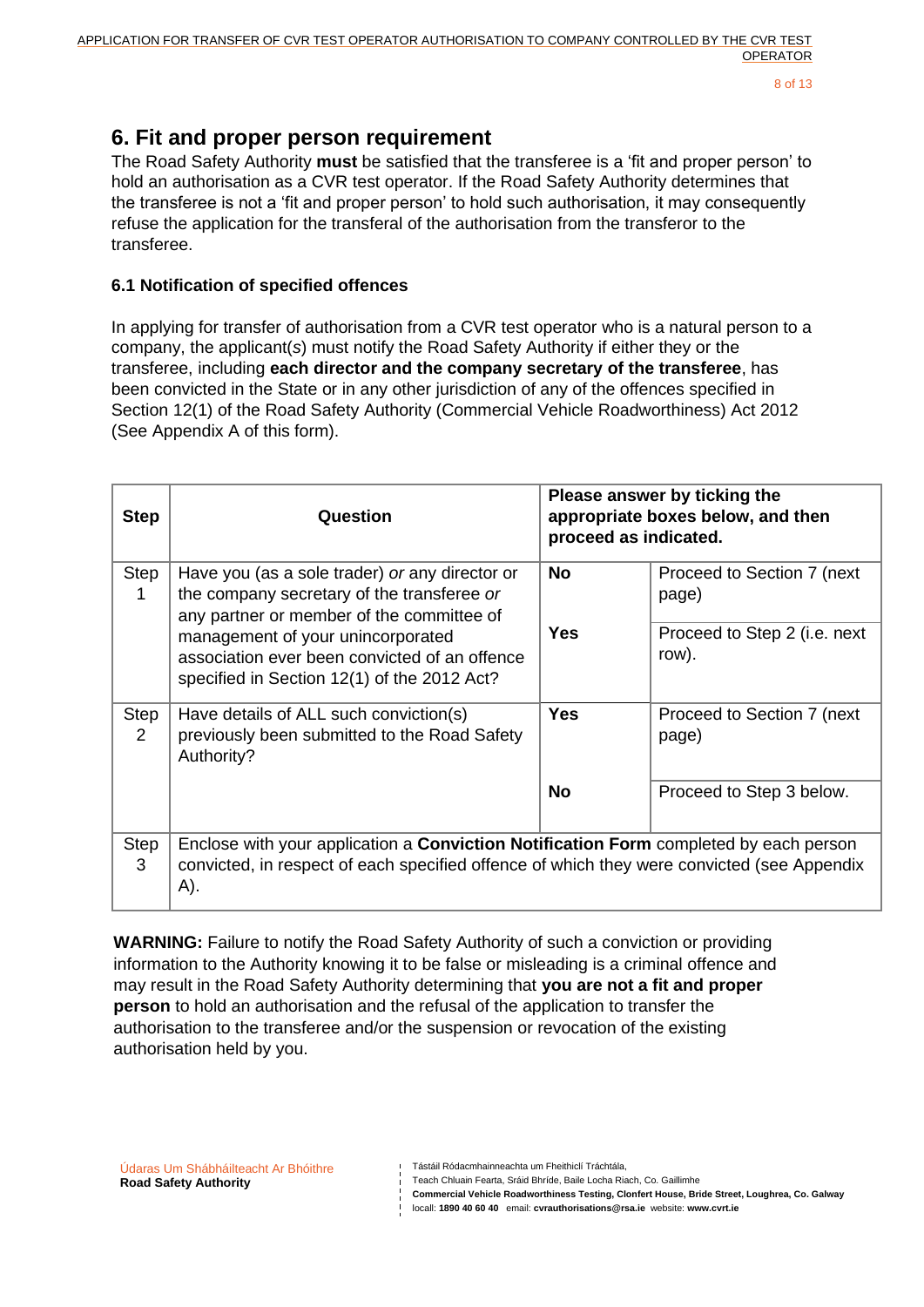# **7. Declaration**

I/We confirm that all information concerning the authorisation of the transferor as provided for in the original application for authorisation as a CVR test operator remain accurate and valid.

I/We wish to apply for transfer of the transferor's authorisation as a CVR test operator to the transferee.

I/We hereby confirm that the transferor(s) holds a majority of shares in the transferee company.

I/We hereby declare that the information furnished in this application is complete, true and accurate.

I/We consent to the Authority verifying the accuracy of any information furnished in this application.

I/We confirm that that the transferee has the capacity to obtain the necessary financial resources to provide CVR testing under the authorisation if transferred.

I/We hereby confirm that we will notify any changes to any details in this application to the Authority during the application process (for example, change of address, change in financial status, changes to directors or the secretary of the company, or any other changes) that might affect the authorisation.

I/We confirm that we will (during the period of authorisation) notify the Road Safety Authority if we are convicted of any of the offences specified in Section 12(1) of the Road Safety Authority (Commercial Vehicle Roadworthiness) Act 2012 within 28 days of the expiry of the time allowed for appealing such conviction or the determination or withdrawal of the appeal of such conviction

## **Who must sign:**

### **Transferor:**

- For an application from an individual / sole trader: the individual must sign.
- For an application from an unincorporated association: each partner or member of the committee of management must sign.

| <b>First name</b> | <b>Surname</b> | <b>Position</b> | <b>Signature</b> |
|-------------------|----------------|-----------------|------------------|
|                   |                |                 |                  |
|                   |                |                 |                  |
|                   |                |                 |                  |
|                   |                |                 |                  |
|                   |                |                 |                  |
|                   |                |                 |                  |
| $\epsilon$        |                |                 |                  |

Teach Chluain Fearta, Sráid Bhríde, Baile Locha Riach, Co. Gaillimhe

**Commercial Vehicle Roadworthiness Testing, Clonfert House, Bride Street, Loughrea, Co. Galway**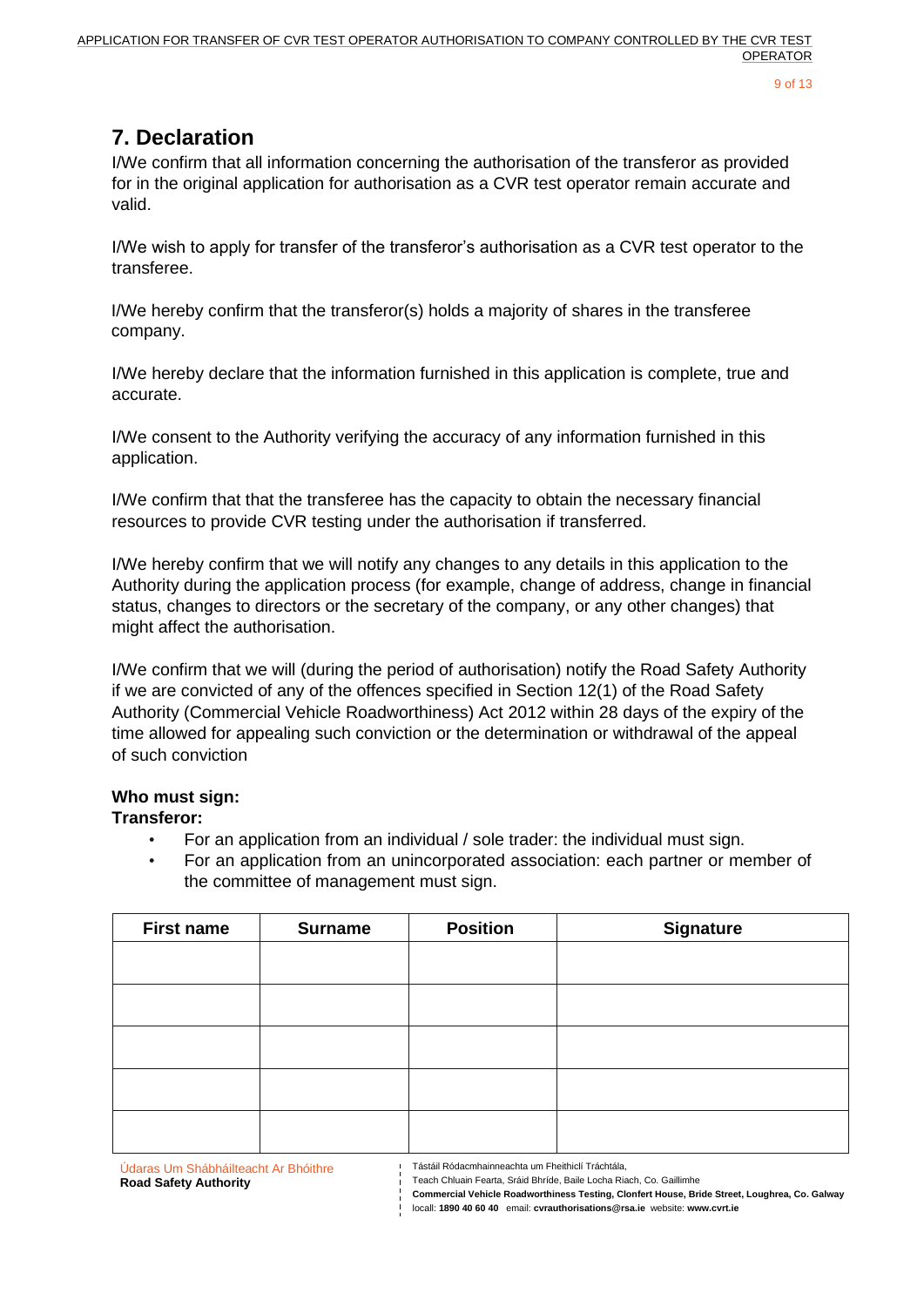10 of 13

### **Transferee:**

• Each director and the company secretary must sign.

| <b>First name</b> | <b>Surname</b> | <b>Position</b><br><b>Signature</b> |  |
|-------------------|----------------|-------------------------------------|--|
|                   |                |                                     |  |
|                   |                |                                     |  |
|                   |                |                                     |  |
|                   |                |                                     |  |
|                   |                |                                     |  |

Provide additional copies of this page if necessary.

Údaras Um Shábháilteacht Ar Bhóithre **Road Safety Authority**

Tástáil Ródacmhainneachta um Fheithiclí Tráchtála,

Teach Chluain Fearta, Sráid Bhríde, Baile Locha Riach, Co. Gaillimhe

**Commercial Vehicle Roadworthiness Testing, Clonfert House, Bride Street, Loughrea, Co. Galway Commercial Vehicle Roadworthiness Testing, Clonfert House, Bride Street<br>coll: 1890 40 60 40 email: cvrauthorisations@rsa.ie website: www.cvrt.ie**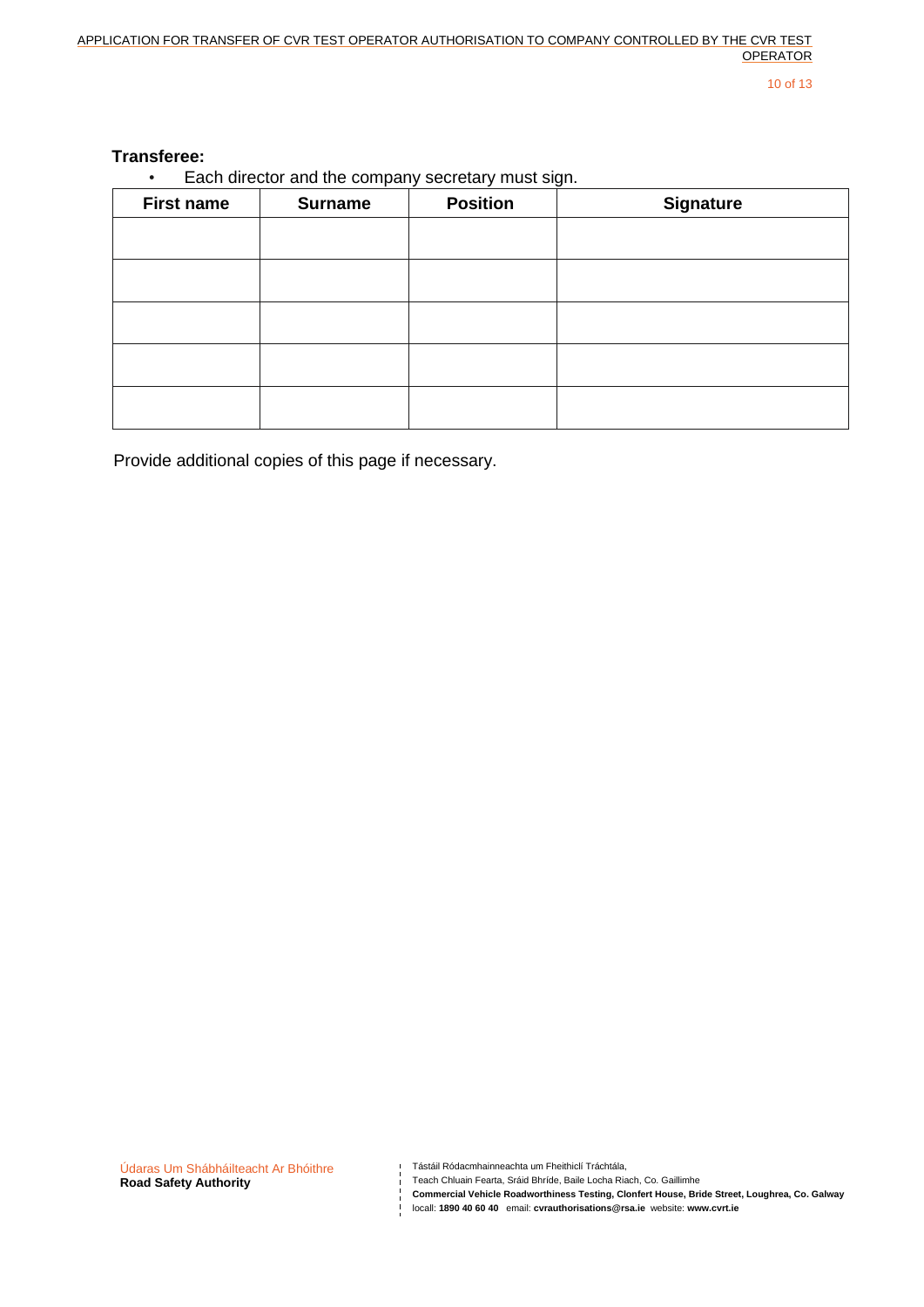11 of 13

## **Appendix A: Notification of a conviction for an offence specified in Section 12(1) of the Road Safety Authority (Commercial Vehicle Roadworthiness) Act 2012**

Section 12 of the Road Safety Authority (Commercial Vehicle Roadworthiness Act) 2012 obliges holders of an authorisation to notify the Road Safety Authority in writing if he or she, or, in the case of a company, any director or the company secretary, or, in the case of an unincorporated association, any partner or member of the committee of management, has been convicted in the State or any other jurisdiction of any of the following offences:

- (a) Murder
- (b) Manslaughter
- (c) A drug trafficking offence (within the meaning of the Criminal Justice Act 1994)
- (d) An offence under the Non-Fatal Offences Against the Person Act 1997
- (e) An offence under section 2 of the Illegal Immigrants (Trafficking) Act 2000
- (f) A sexual offence (within the meaning of section 3 of the Sex Offenders Act 2001)
- (g) An offence under the Criminal Justice (Theft and Fraud Offences) Act 2001,
- (h) An offence under the Criminal Law (Human Trafficking) Act 2008,
- (i) An offence relating to money laundering under Part 2 of the Criminal Justice (Money Laundering and Terrorist Financing) Act 2010
- (j) An offence under the Firearms Acts 1925 to 2009
- (k) An offence under the Road Safety Authority (Commercial Vehicle Roadworthiness) Act 2012
- (l) An offence relating to the fitting of a tachograph manipulation device or the improper use of a tachograph calibration certificate under the European Communities (Road Transport) (Working Conditions and Road Safety) Regulations 2008 (S.I. No. 62 of 2008)
- (m) An offence consisting of attempting or conspiring to commit, or aiding, abetting, counselling, soliciting, procuring or inciting the commission of any offence mentioned in paragraphs (a) to (l)
- (n) An offence under the law of another jurisdiction which corresponds to an offence mentioned in paragraphs (a) to (m), where the conduct constituting the offence under the law of that other jurisdiction would, if committed in the State, constitute an offence referred to in any of those paragraphs

### **In the case of the holder of an authorisation, this notification should be made within 28 days of the expiry of the time allowed for appealing such conviction or of the determination or withdrawal of the appeal of such conviction.**

### **It is very important that notifications be made in accordance with the provisions of the Act.**

It is an offence under Section 12 of the Act for a person to fail to notify information in relation to convictions for the specified offences or for a person to notify information knowing it to be false or misleading. A person guilty of an offence under Section 12 is liable to a Class A fine (€5,000) or to imprisonment for six months on summary conviction, or to both, or on conviction on indictment to a fine up to €100,000 or imprisonment for a term not exceeding 12 months or to both.

- **Commercial Vehicle Roadworthiness Testing, Clonfert House, Bride Street, Loughrea, Co. Galway**
- locall: **1890 40 60 40** email: **cvrauthorisations@rsa.ie** website: **www.cvrt.ie**

Tástáil Ródacmhainneachta um Fheithiclí Tráchtála,

Teach Chluain Fearta, Sráid Bhríde, Baile Locha Riach, Co. Gaillimhe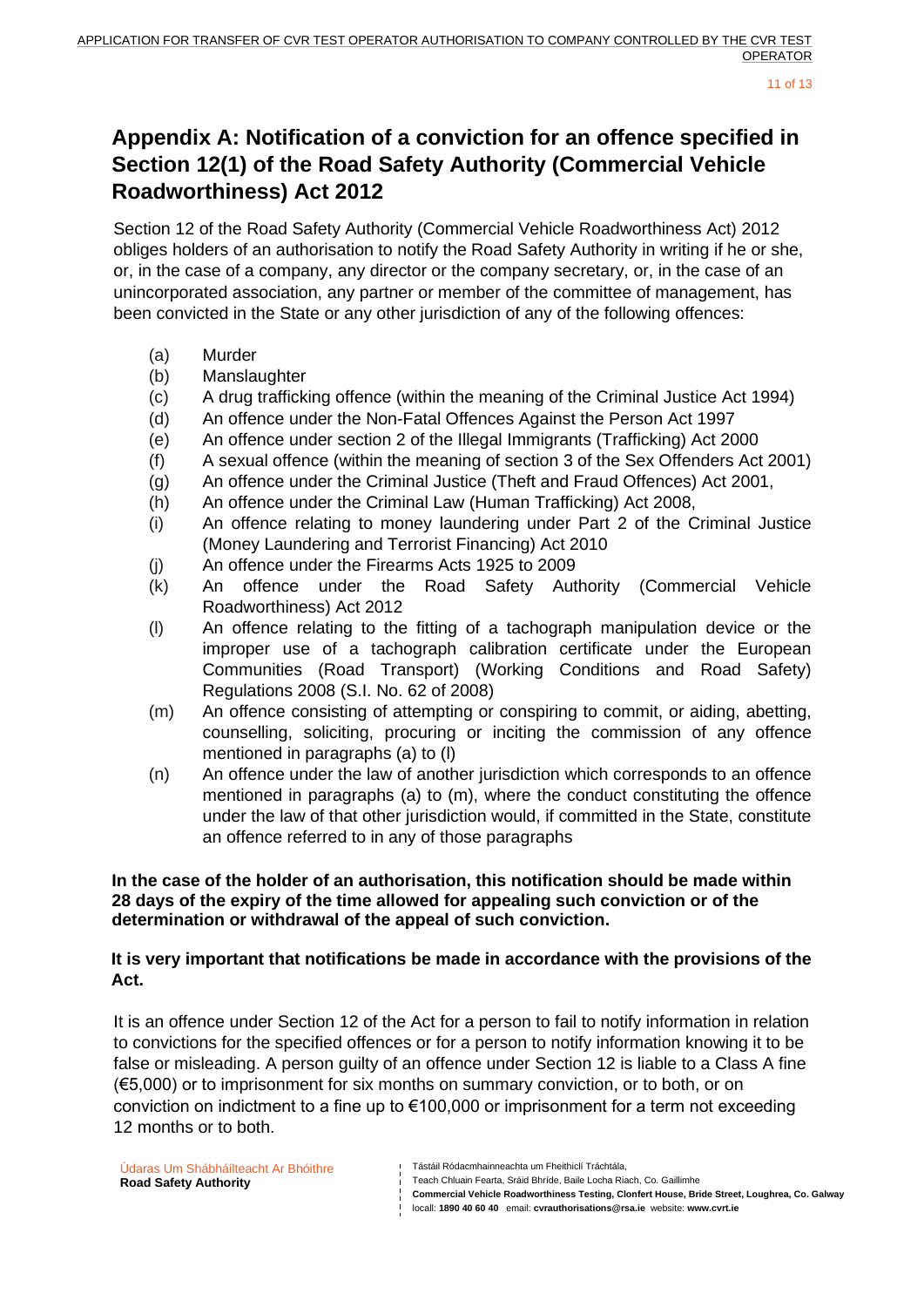In addition to the possible criminal penalties outlined above, where an applicant fails to make a required notification in accordance with Section 12(1), the Road Safety Authority may determine that the applicant is not a fit and proper person to hold an authorisation and, consequently, may refuse the application for authorisation and suspend or revoke any existing authorisation held by the applicant.

**Each individual who was convicted of a specified offence must complete and sign a Conviction Notification Form in respect of each such conviction. If more than one conviction is to be notified, a separate Conviction Notification Form must be submitted for each conviction.**

Tástáil Ródacmhainneachta um Fheithiclí Tráchtála,

Teach Chluain Fearta, Sráid Bhríde, Baile Locha Riach, Co. Gaillimhe

**Commercial Vehicle Roadworthiness Testing, Clonfert House, Bride Street, Loughrea, Co. Galway**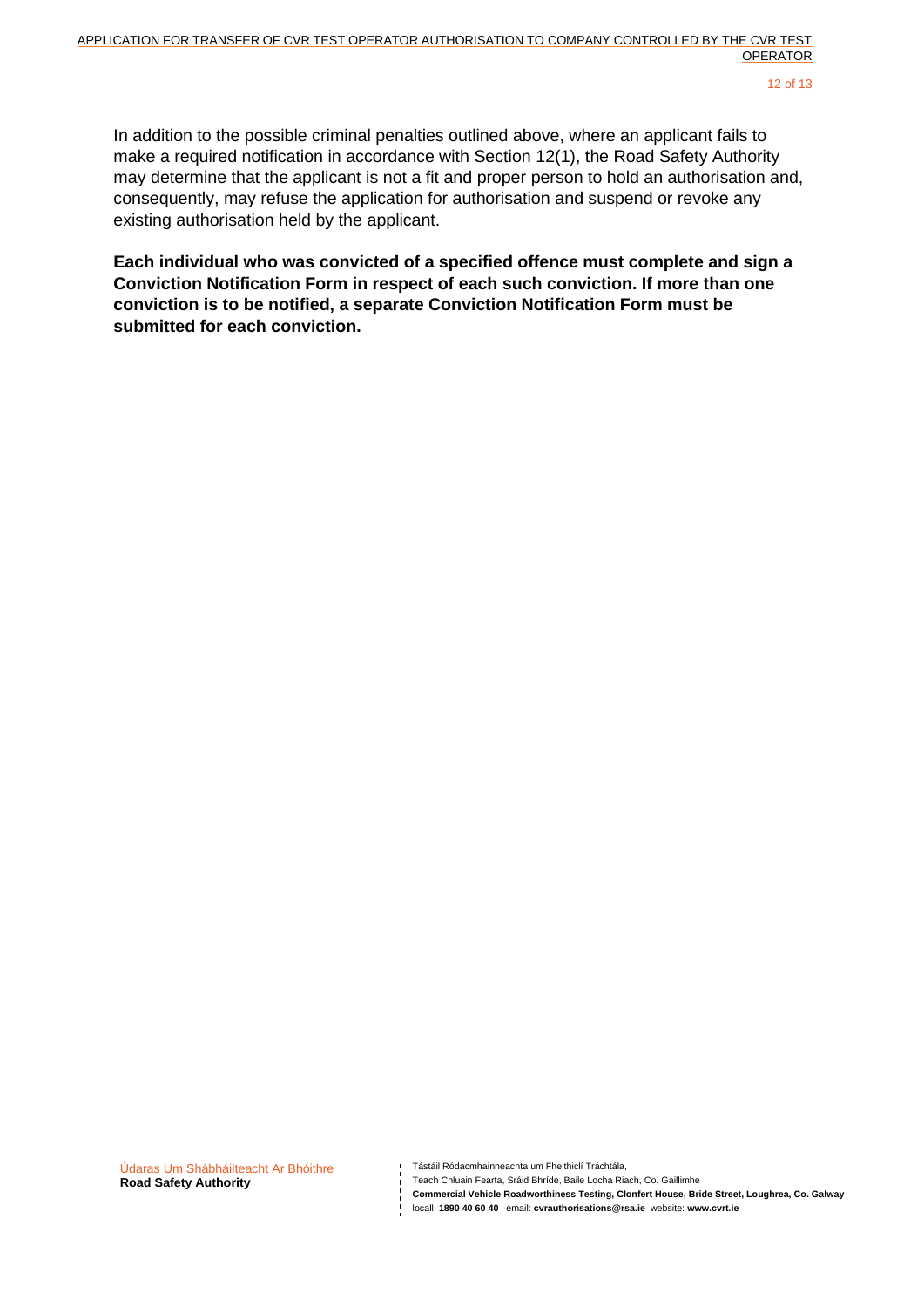13 of 13

# **Conviction Notification Form**

| Full name of                                                                |  |                   |                                                          |  |
|-----------------------------------------------------------------------------|--|-------------------|----------------------------------------------------------|--|
| person convicted                                                            |  |                   |                                                          |  |
| Address                                                                     |  |                   |                                                          |  |
| Home telephone<br>number                                                    |  | Mobile:           |                                                          |  |
| Email                                                                       |  |                   |                                                          |  |
| Date of birth                                                               |  | <b>PPS</b> number |                                                          |  |
| CVR test operator                                                           |  | <b>CVR</b> tester |                                                          |  |
| lauthorisation                                                              |  | authorisation     |                                                          |  |
| number                                                                      |  | number            |                                                          |  |
| (if relevant)                                                               |  | (if relevant)     |                                                          |  |
| Position                                                                    |  |                   | (for example, partner, director, secretary), if relevant |  |
| Date of the offence                                                         |  |                   |                                                          |  |
| Which of the offences (a) to (n)                                            |  |                   |                                                          |  |
| specified in                                                                |  |                   |                                                          |  |
| Section 12(1) of the Road Safety                                            |  |                   |                                                          |  |
| Authority                                                                   |  |                   |                                                          |  |
| (Commercial Vehicle                                                         |  |                   |                                                          |  |
| Roadworthiness) Act 2012, (listed in                                        |  |                   |                                                          |  |
| Appendix A) were you convicted of?<br>Where was the offence committed?      |  |                   |                                                          |  |
|                                                                             |  |                   |                                                          |  |
| Ireland<br>Other country                                                    |  |                   |                                                          |  |
| Specify county<br>Specify country                                           |  |                   |                                                          |  |
| Was the offence committed in the                                            |  |                   |                                                          |  |
| course of, or in connection with, a<br>business concerned with the testing, |  | No<br>Yes         |                                                          |  |
|                                                                             |  |                   |                                                          |  |
| inspection, maintenance or repair of<br>vehicles?                           |  |                   |                                                          |  |
| If Yes, please provide details                                              |  |                   |                                                          |  |
| Date of conviction                                                          |  |                   |                                                          |  |
| Details of the Court in which you                                           |  |                   |                                                          |  |
| were convicted (including address                                           |  |                   |                                                          |  |
| details)                                                                    |  |                   |                                                          |  |
| Details of any sentence imposed                                             |  |                   |                                                          |  |
| Details of any fine imposed on foot of                                      |  |                   |                                                          |  |
| the conviction                                                              |  |                   |                                                          |  |
| Details of any disqualification or                                          |  |                   |                                                          |  |
| forfeiture imposed on foot of the                                           |  |                   |                                                          |  |
| conviction                                                                  |  |                   |                                                          |  |

Údaras Um Shábháilteacht Ar Bhóithre **Road Safety Authority**

Tástáil Ródacmhainneachta um Fheithiclí Tráchtála,<br>Teach Chluain Fearta, Sráid Bhríde, Baile Locha Dia Teach Chluain Fearta, Sráid Bhríde, Baile Locha Riach, Co. Gaillimhe

**Commercial Vehicle Roadworthiness Testing, Clonfert House, Bride Street, Loughrea, Co. Galway**  $\frac{1}{1}$